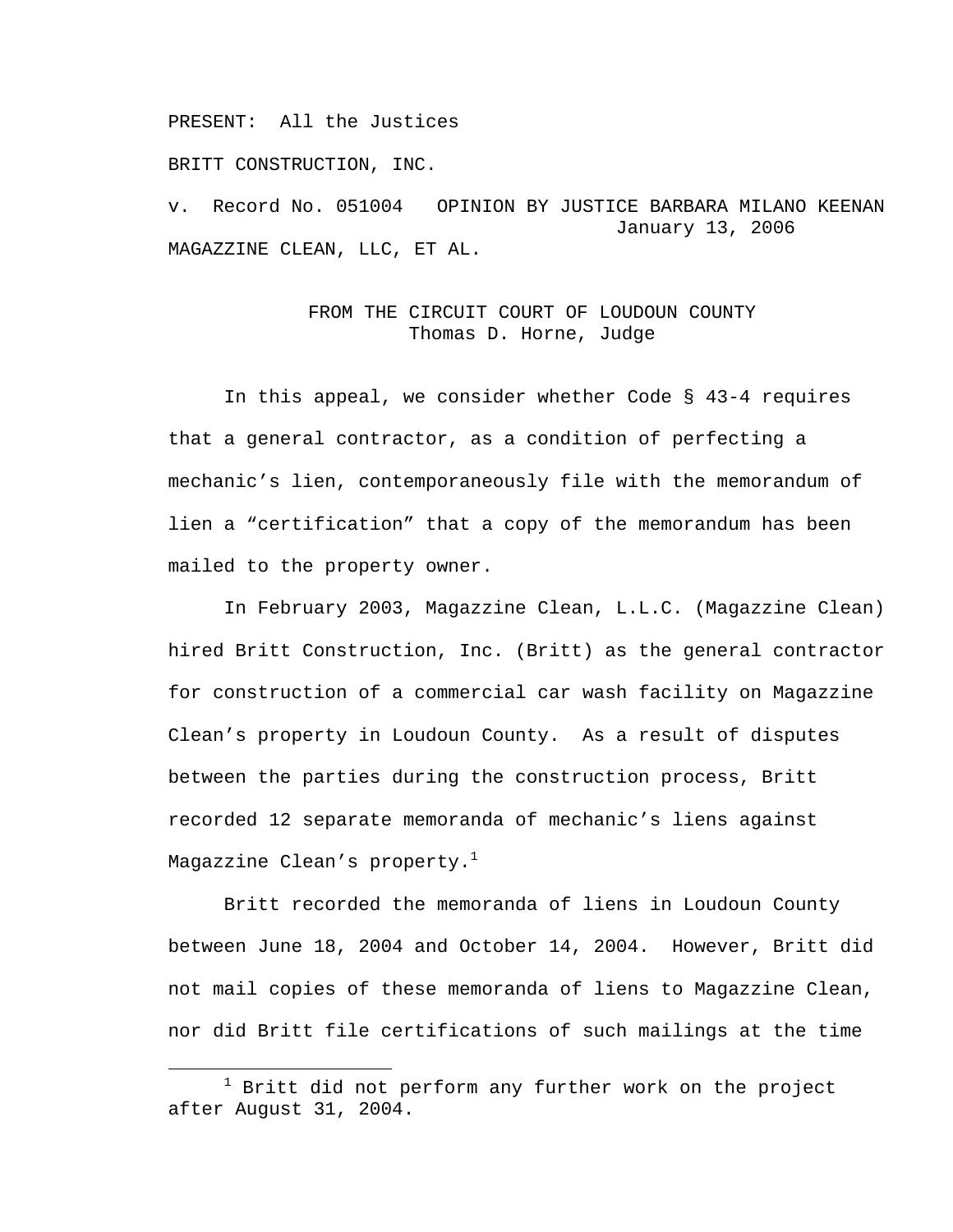of filing its memoranda. Instead, Britt waited until December 17, 2004 to record certifications of mailing for each of the 12 memoranda previously filed.

Magazzine Clean initiated this suit by filing a petition to invalidate the mechanic's liens pursuant to Code § 43-17.1. $^{2}$ Magazzine Clean argued that none of the mechanic's liens met the perfection requirements contained in Code § 43-4 because Britt did not mail copies of the memoranda of mechanic's liens to Magazzine Clean, nor did Britt file certifications of mailing along with the memoranda. As amended by the General Assembly in 2003, Code § 43-4 states in relevant part that:

A general contractor . . . in order to perfect the lien given by § 43-3 . . . shall file a memorandum of lien at any time after the work is commenced or material furnished, but not later than 90 days from the last day of the month in which he last performs labor or furnishes material, and in no event later than 90 days from the time such building . . . is completed, or the work thereon otherwise terminated. . . . *A lien claimant who is a general contractor also shall file along with the memorandum of lien, a certification of mailing of a copy of the* 

<sup>2</sup>  $2$  Code § 43-17.1 provides that: "Any party, having an interest in real property against which a lien has been filed, may, upon a showing of good cause, petition the court of equity having jurisdiction wherein the building . . . is located to hold a hearing to determine the validity of any perfected lien on the property. After reasonable notice to the lien claimant and any party to whom the benefit of the lien would inure and who has given notice as provided in § 43-18 of the Code of Virginia, the court shall hold a hearing and determine the validity of the lien. If the court finds that the lien is invalid, it shall forthwith order that the memorandum or notice of lien be removed from record."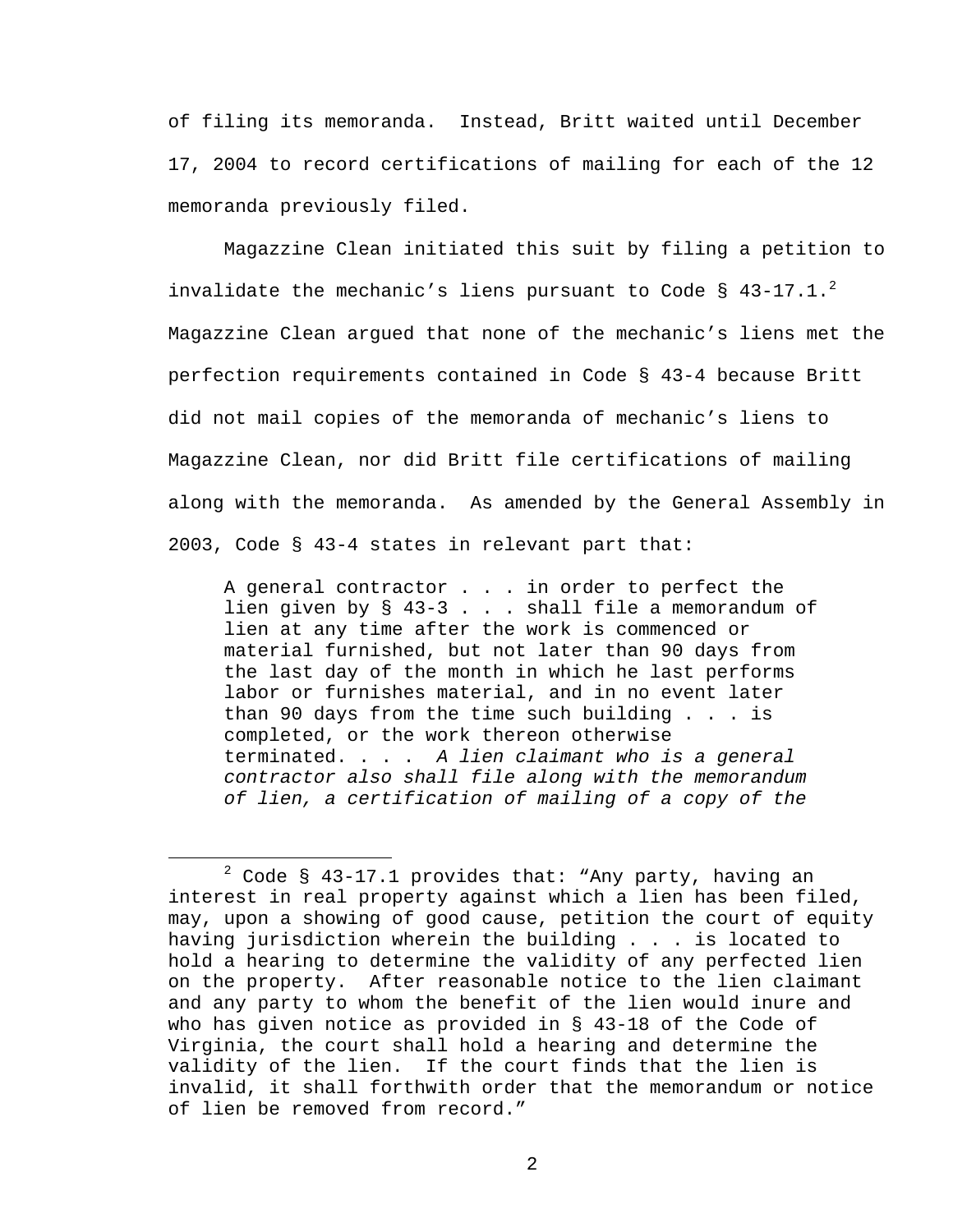*memorandum of lien on the owner of the property at the owner's last known address*. . . .<sup>3</sup>

(Emphasis added.)

After considering the parties' briefs and arguments, the circuit court granted Magazzine Clean's amended petition and invalidated the liens. The circuit court held that the mechanic's liens were invalid because Britt did not file certifications of mailing along with the memoranda of liens. Britt appealed from the circuit court's decree.

Britt argues that the provision in Code § 43-4 directing a general contractor to file a certification of mailing is not a requirement for perfection of the general contractor's mechanic's lien. Britt asserts that the statute's only requirement for perfection of such a lien is the timely filing of the memorandum of lien, and that the certification of mailing need only be filed in order for a property owner to be deemed to have notice of the lien. Thus, Britt maintains that the statutory directive for filing a certification of mailing is merely a notice provision that should be construed liberally.

In support of its argument, Britt notes that two other statutes, which address liens of subcontractors and persons performing labor or furnishing materials for a subcontractor, expressly require as a condition of perfecting a lien that

 $\frac{1}{3}$  $3$  The General Assembly amended Code § 43-4 to include the certification of mailing requirement effective July 1, 2003.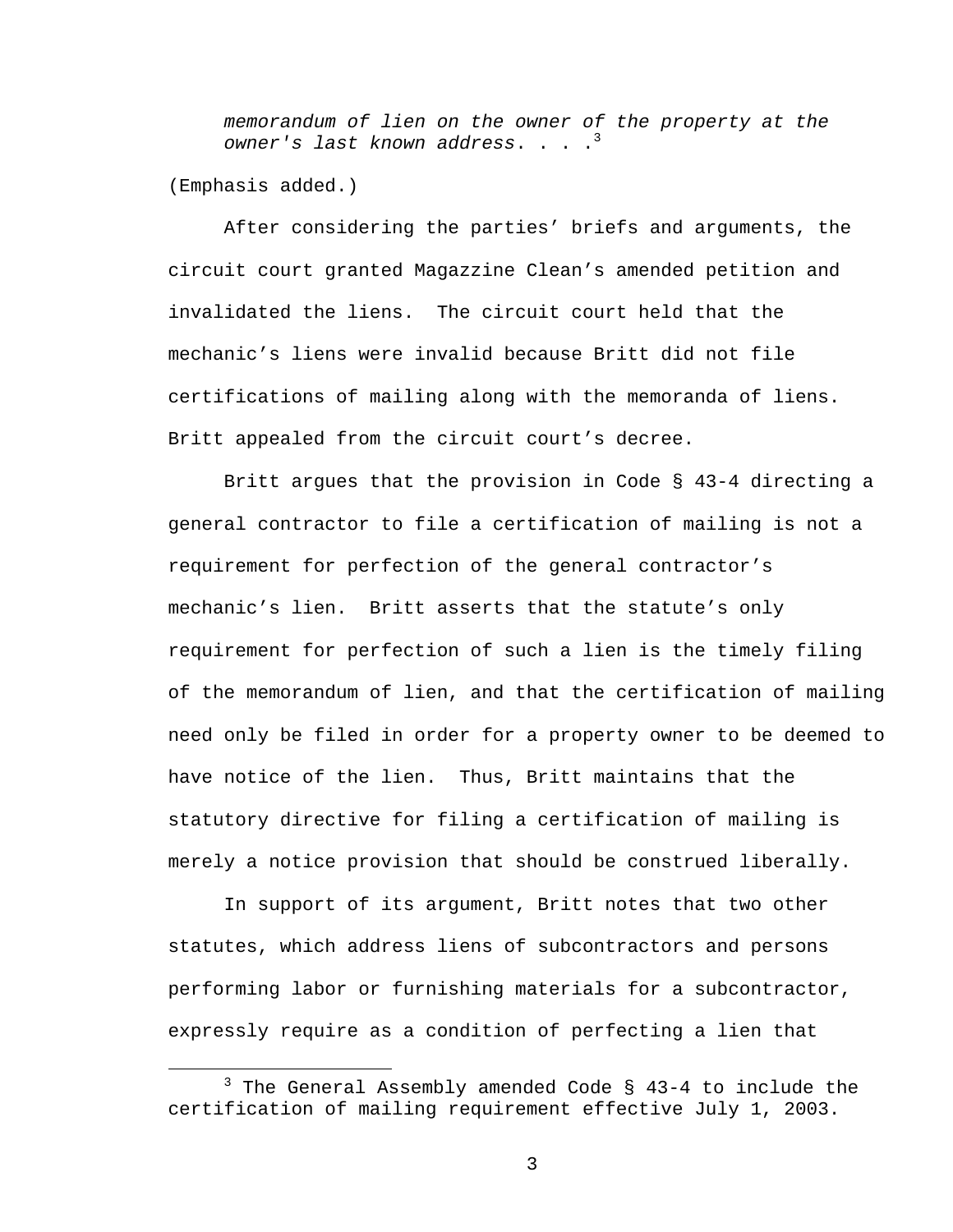written notice of the lien be given to the owner. $^4$   $\,$  See Code  $\,$ §§ 43-7 and -9. Britt contends that because Code § 43-4 does not contain similar express language, the General Assembly did not intend to impose such a requirement in this statute. We disagree with Britt's arguments.

We consider the language of Code § 43-4 under basic rules of statutory construction. We examine the statute in its entirety and determine the General Assembly's intent from the plain and natural meaning of the words used in the statute. West Lewinsville Heights Citizens Ass'n v. Board of Supervisors, 270 Va. 259, 265, 618 S.E.2d 311, 314 (2005); Capelle v. Orange County, 269 Va. 60, 65, 607 S.E.2d 103, 105 (2005); Vaughn, Inc. v. Beck, 262 Va. 673, 677, 554 S.E.2d 88, 90 (2001).

When statutory language is unambiguous, we are bound by the plain meaning of that language. Williams v. Commonwealth, 265 Va. 268, 271, 576 S.E.2d 468, 470 (2003); Woods v. Mendez, 265 Va. 68, 74-75, 574 S.E.2d 263, 266 (2003); Earley v. Landsidle, 257 Va. 365, 370, 514 S.E.2d 153, 155 (1999). Therefore, when the General Assembly has used words of a definite import, we cannot give those words a construction that amounts to holding that the General Assembly meant something other than that which

 $\overline{4}$  $4$  Code §§ 43-7 and -9 provide, in relevant part, that "in order to perfect the lien . . . [the contractor] shall comply with [the provisions of] § 43-4, and in addition [thereto] give notice in writing to the owner of the property . . . ."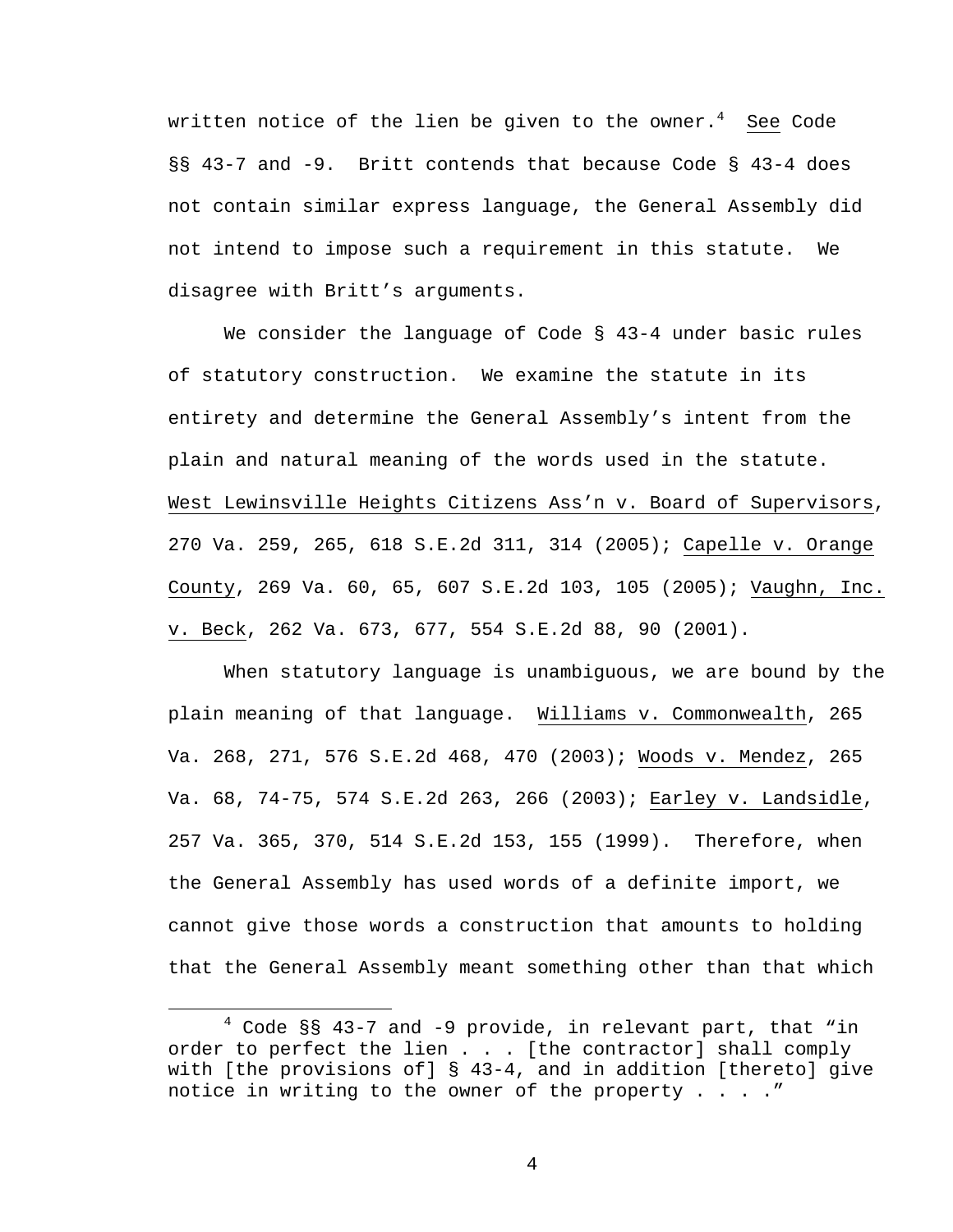it actually expressed. Alliance to Save the Mattaponi v. Commonwealth, 270 Va. 423, 439, 621 S.E.2d 78, 87 (2005); Williams, 265 Va. at 271, 576 S.E.2d at 470; Vaughn, 262 Va. at 677, 554 S.E. at 90.

We further observe that when a statute has been amended, there is a presumption that the General Assembly intended to effect a substantive change in the law. West Lewinsville Heights Citizens Ass'n, 270 Va. at 265, 618 S.E.2d at 314; Virginia-American Water Co. v. Prince William County Serv. Auth., 246 Va. 509, 517, 436 S.E.2d 618, 622-23 (1993). Thus, we will assume that a statutory amendment is purposeful, rather than unnecessary. West Lewinsville Heights Citizens Ass'n, 270 Va. at 265, 618 S.E.2d at 314; AAA Disposal Servs. v. Eckert, 267 Va. 442, 446, 593 S.E.2d 260, 263 (2004); Virginia-American Water Co., 246 Va. at 517, 436 S.E.2d at 623.

Because the mechanic's lien statutes are in derogation of the common law, the statutory requirements regarding the existence and the perfection of a mechanic's lien must be strictly construed. Carolina Builders Corp. v. Cenit Equity Co., 257 Va. 405, 410, 512 S.E.2d 550, 552 (1999); American Standard Homes Corp. v. Reinecke, 245 Va. 113, 119, 425 S.E.2d 515, 518 (1993); Rosser v. Cole, 237 Va. 572, 576, 379 S.E.2d 323, 325 (1989). A mechanic's lien must be perfected within the specific time frame and in the manner set forth in the statutes,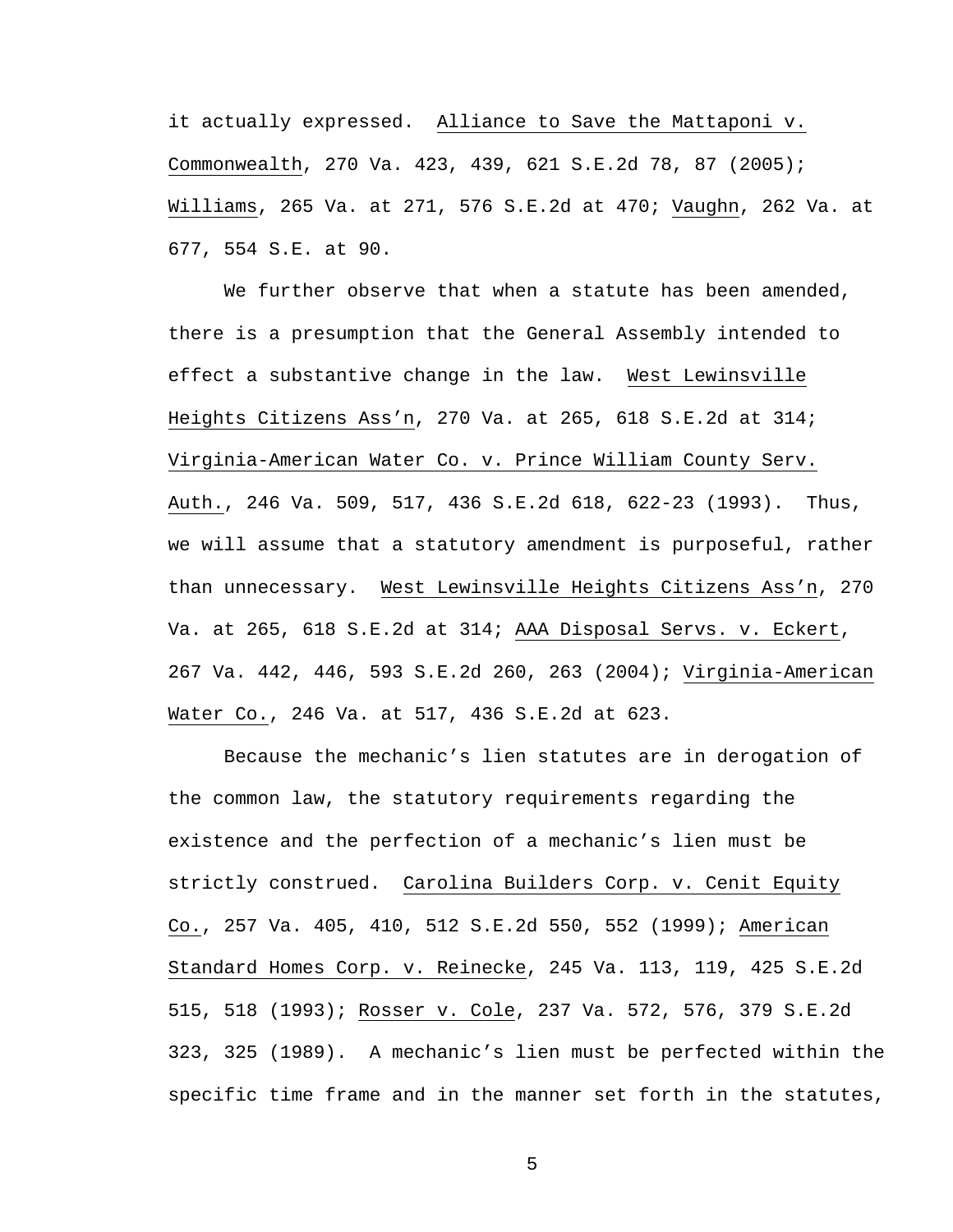or the lien will be lost. Carolina Builders Corp., 257 Va. at 411, 512 S.E.2d at 552; American Standard Homes Corp., 245 Va. at 119, 425 S.E.2d at 518; Wallace v. Brumback, 177 Va. 36, 40, 12 S.E.2d 801, 802 (1941).

Applying these principles, we conclude that the certification of mailing requirement of Code § 43-4 is plain and unambiguous. The statute expressly requires that a general contractor "file along with" the memorandum of lien a certification that the general contractor has mailed a copy of the memorandum of lien to the owner at the owner's last known address.

By using the word "file," the General Assembly made its intention clear that the certification of mailing is not merely a notice provision. Moreover, in requiring that the certification be filed "along with" the memorandum of lien, the statutory language directs that the memorandum of lien cannot be filed alone without the certification of mailing, and that both documents must be filed in order to perfect the lien. $5$ 

 $\frac{1}{5}$  $5$  The absence of any reference to a certification of mailing in the "safe harbor" form of Code § 43-5 does not affect our analysis of Code § 43-4. That form addresses only the sufficiency of a memorandum of lien and affidavit filed under Code § 43-4. Also, the "safe harbor" forms of Code §§ 43-8 and –10 are not relevant to the issue before us because they pertain to subcontractors and to persons furnishing labor or materials to a subcontractor and, thus, do not affect the unambiguous requirements imposed on a general contractor by Code § 43-4.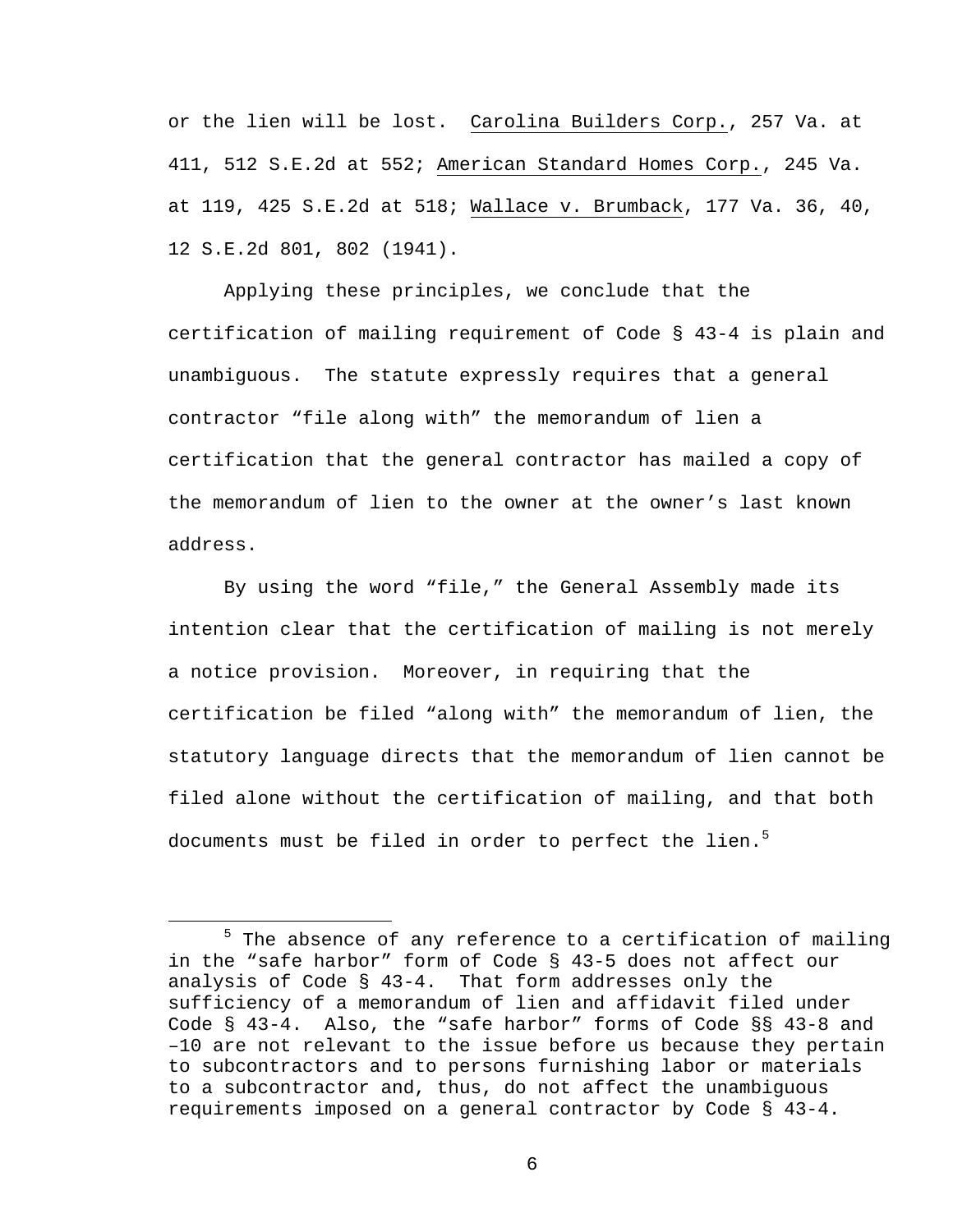Britt's contrary argument is unavailing because it would permit a general contractor to mail a copy of its memorandum of lien and to file its certification of mailing at a time of the general contractor's own choosing. This result would render the plain language of the statutory amendment meaningless and would undermine the clear intent of the amendment to prevent a general contractor from filing undisclosed liens against an owner's property.

Because the certification provision of Code § 43-4 imposes an additional requirement for perfecting a mechanic's lien, we are not permitted to construe the requirement liberally. Instead, we impose a strict construction standard in accordance with our established precedent. See Carolina Builders Corp., 257 Va. at 410, 512 S.E.2d at 552; American Standard Homes Corp., 245 Va. at 119, 425 S.E.2d at 518. Here, Britt did not file the required certifications of mailing along with its memoranda of liens but waited more than two months after filing the final memorandum of lien to record the certifications. Thus, Britt's actions clearly demonstrate its failure to comply with the certification requirement of Code § 43-4.

Our conclusion regarding the plain meaning of Code § 43-4 is not altered by Britt's observation that this statute, unlike Code §§ 43-7 and -9, does not expressly state that written notice to the owner is a condition of perfecting a mechanic's